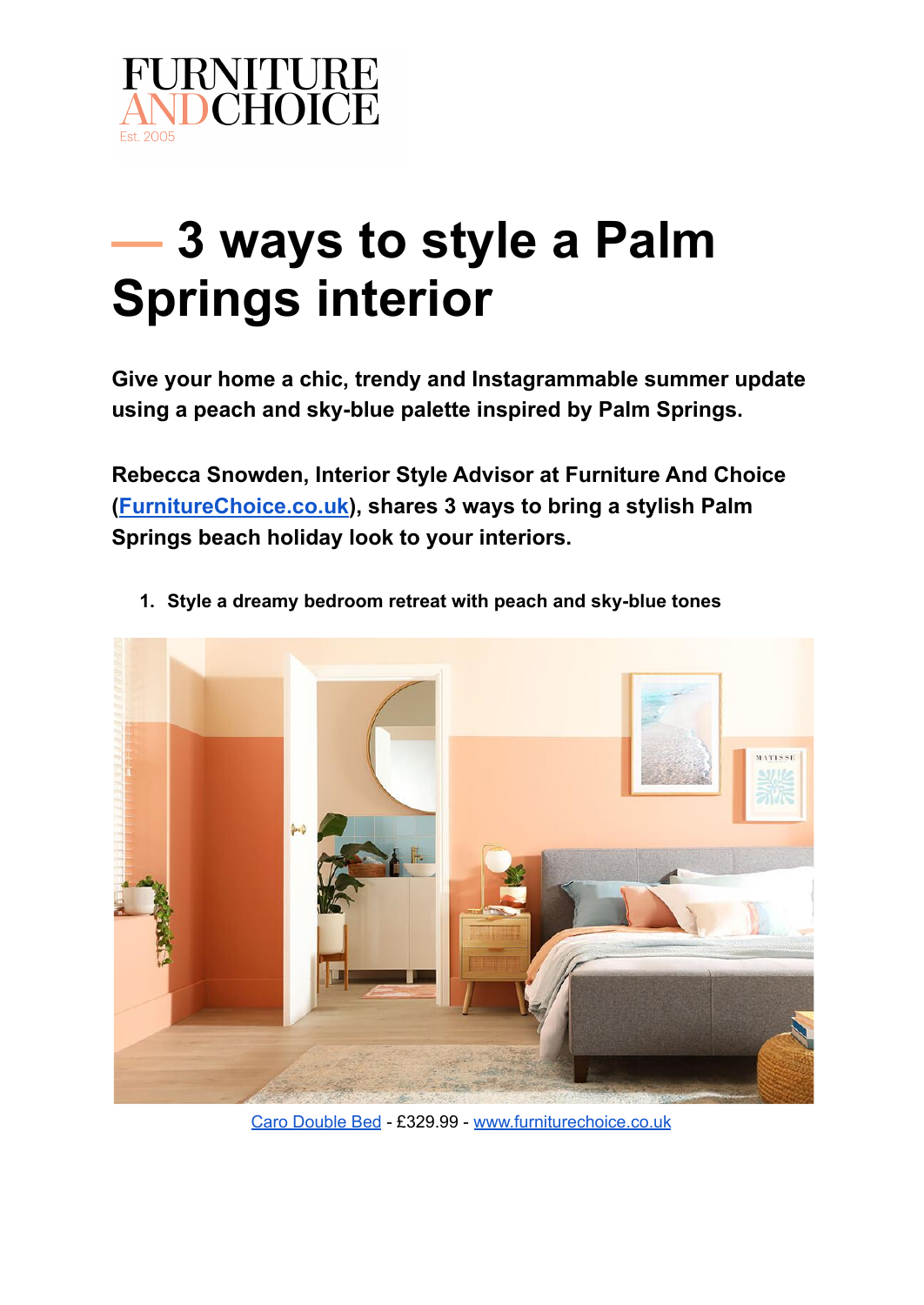Take a cue from Palm Springs' colourful style with a soothing peach and sky-blue palette in the bedroom. "Try two-tone peach walls to create that restful feeling often found in beach hotel rooms," suggests Rebecca. "Use the lighter peach on top for an airy feel." Soften the space with a grey fabric bed and crisp white linen, then add splashes of sky-blue for summer holiday vibes.



Play up this dreamy Instagrammable aesthetic with modern touches like chic [Marvel Blue Tiles](https://ww2.wallsandfloors.co.uk/marvel-tiles-blue-skies-gloss-tiles) [by Walls and Floors,](https://ww2.wallsandfloors.co.uk/marvel-tiles-blue-skies-gloss-tiles) white gloss finishes and metallic gold accents.

[Furniture](https://www.furniturechoice.co.uk) And Choice in collaboration with Walls and [Floors](https://ww2.wallsandfloors.co.uk/)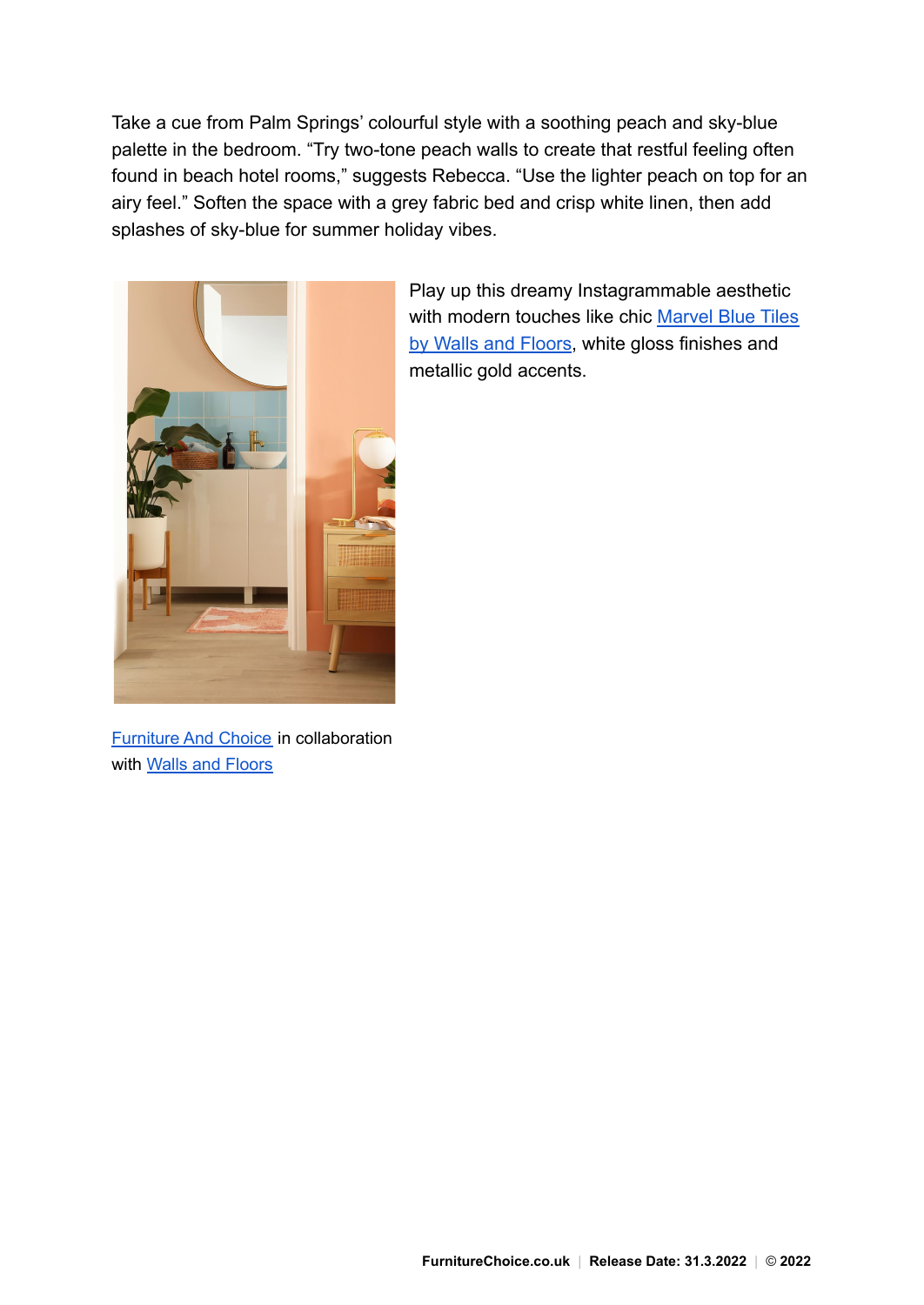



[Hayward](https://www.furniturechoice.co.uk/living-room-furniture/sofas/corner-sofas/hayward-dove-grey-plush-fabric-l-shape-corner-sofa-rhf_cs10000930) L Shape Corner Sofa - £899.99 - [www.furniturechoice.co.uk](https://www.furniturechoice.co.uk/)

"In the living room, create the feeling of lounging by the beach with natural, sandy tones and organic textures," says Rebecca. Use peach walls to reflect a warm, sunny climate then ground the room with a modern light grey sofa. Mix in light wood and jute accents with indoor plants like palm, fern and pampas grass for a laidback, tropical feel. Round it off with cushions in brown, orange and mustard as a nod to mid-century modern design, from which Palm Springs style has its roots.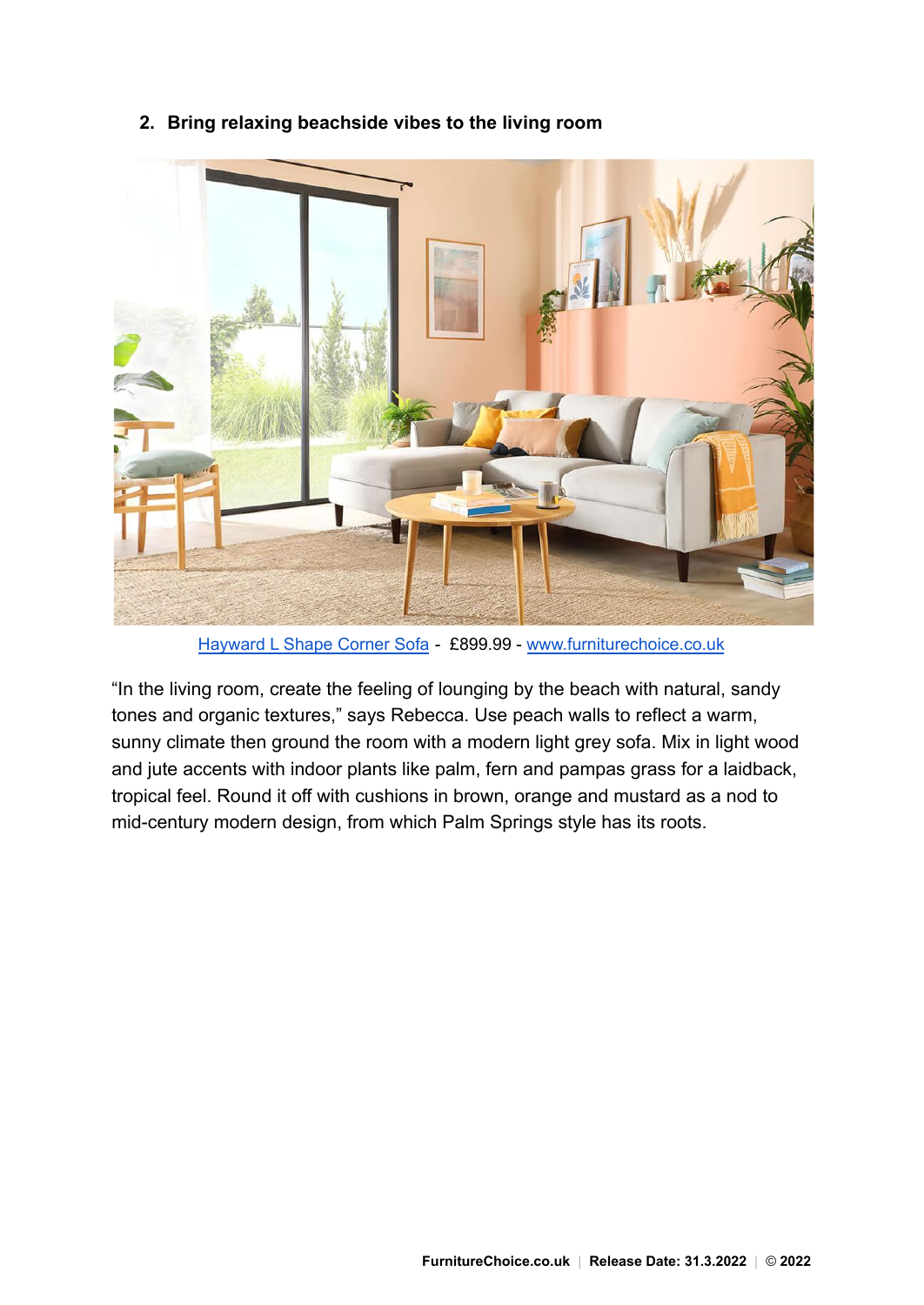



Hatton and [Chester](https://www.furniturechoice.co.uk/dining-room-furniture/dining-tables-and-chairs/hatton-round-oak-and-glass-dining-table-with-4-chester-chairs-ivory-seat-pad_ds10008665) dining set - £479.99 - [www.furniturechoice.co.uk](https://www.furniturechoice.co.uk/)

Capture the feeling of basking under open skies with a sky-blue gallery wall in the dining room. "Set the mood with coastal artwork to evoke happy memories of being at the beach or lounging poolside," advises Rebecca. "Warm up the space with a stylish glass and oak dining set for a natural yet contemporary finish." Look for other ways to bring nature indoors – with a rattan pendant light and a variety of leafy plants, for instance – to create a relaxed atmosphere.